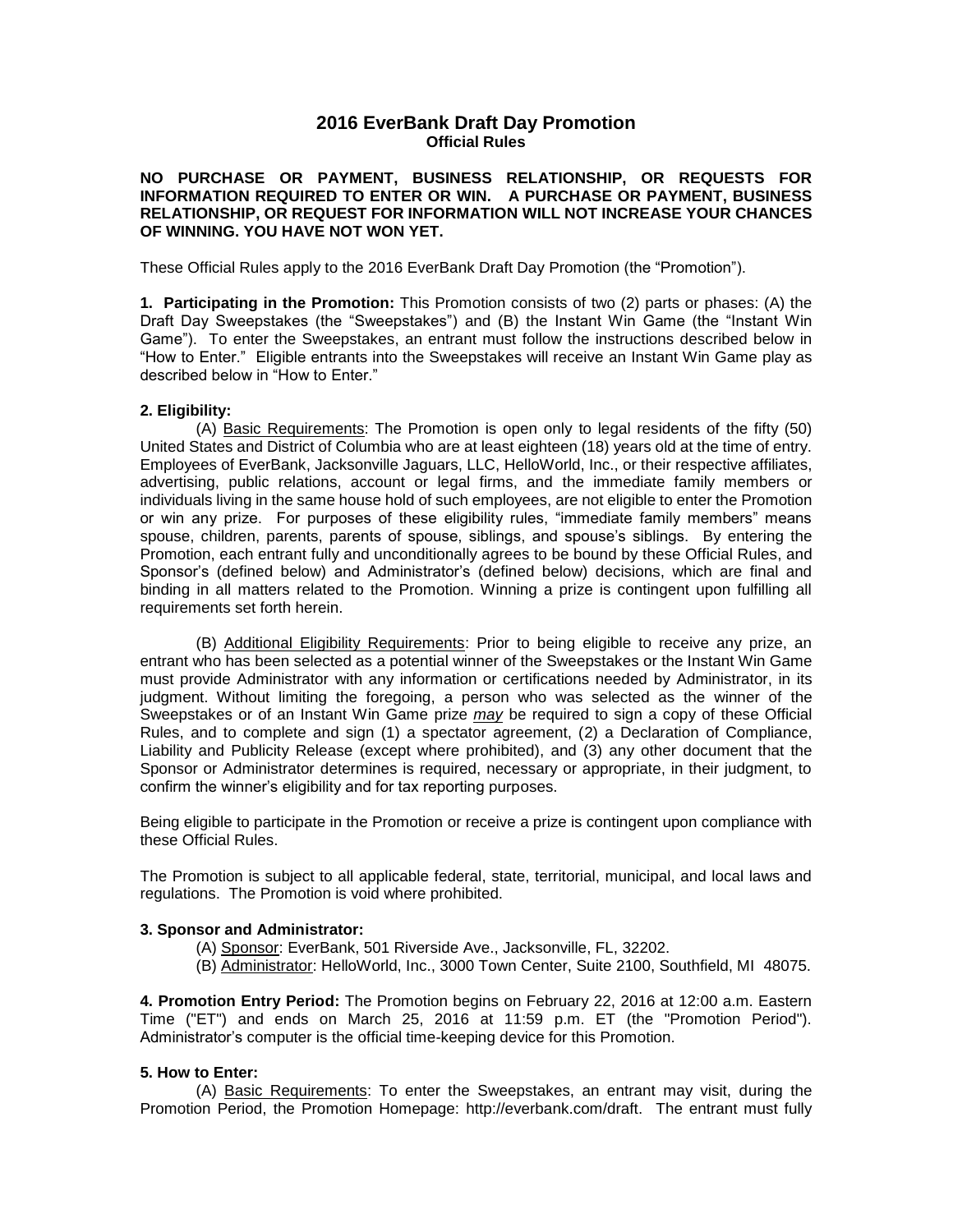complete registration form, including a valid email address, and submit the registration form as described on the Promotion Homepage.

Each entrant who successfully submits a completed registration form will automatically receive one (1) entry into the Sweepstakes, and each such entrant will then be automatically advanced to the Instant Win Game page and will receive one (1) Instant Win Game play for that day. Once on the Instant Win Game page, follow the links and instructions to play the Instant Win Game. The Instant Win Game results will be instantly displayed. Potential winners of the Instant Win Game will be provided directions for validation. All potential winners are subject to verification before any prize will be awarded. Administrator is responsible for the functionality of the Instant Win Game.

(B) Limit: Subject to the "Bonus Sweepstakes Entries" section below, each person meeting the above eligibility requirements may enter the Sweepstakes and play the Instant Win Game one (1) time per day during the Promotion Period. Multiple entrants are not permitted to share the same email address. Any attempt by any entrant to obtain more than the stated number of plays/entries by using multiple/different email addresses, identities, registrations and logins, or any other methods will void that entrant's plays/entries and that entrant may be disqualified. Use of any automated system to participate is prohibited and will result in disqualification. Sponsor is not responsible for lost, late, incomplete, invalid, unintelligible or misdirected registrations, which will be disqualified. In the event of a dispute as to any registration or play, the authorized account holder of the email address used to register will be deemed to be the entrant or player. The "authorized account holder" is the natural person assigned an email address by an Internet access provider, online service provider or other organization responsible for assigning email addresses for the domain associated with the submitted address. Potential winners may be required to show proof of being the authorized account holder.

(C) Bonus Sweepstakes Entries: After you receive your Instant Win Game results, each entrant may also receive bonus Sweepstakes entries by following either of the two (2) methods:

- **a. Email Share:** Each entrant will be invited to submit the names and email addresses of up to three (3) friends who must be eligible to enter the Promotion. Each person that an entrant refers will receive an email notifying him or her about the Promotion. An entrant may only refer persons with whom the entrant has an existing relationship. For each referral with a valid email address, an entrant will be given one (1) bonus entry into the Sweepstakes. Limits: (A) An entrant may use this method to refer up to three (3) people, receiving up to (3) bonus entries into the Sweepstakes per day during the Promotion Period; (B) an entrant may refer the same person/email address only once during the Promotion Period.
- **b. Tweet via Twitter:** Each entrant will be invited to click on the "Twitter" button to tweet a message about the Promotion. An entrant who clicks on the Twitter button will receive one (1) bonus entry into the Sweepstakes. Limit: An entrant may use this method one  $(1)$  time per day during the Promotion Period.

**6. Sweepstakes Drawing and Instant Win Game – Selection of Potential Winners:**  Administrator is an independent judging organization whose decisions as to the administration and operation of the Promotion and the selection of potential winners are final and binding in all matters related to the Promotion.

(A) Sweepstakes: Administrator will randomly select the potential Sweepstakes winner from all eligible entries on or around March 28, 2016.

(B) Instant Win Game: There will be thirty (30) random, computer-generated winning times during the Promotion Period. If an entrant is the first player to play the Instant Win Game at or after one of the randomly-generated times, that entrant will be a potential instant winner of that Instant Win Game and will be eligible to receive the prize. Any Instant Win Game winner is ineligible to win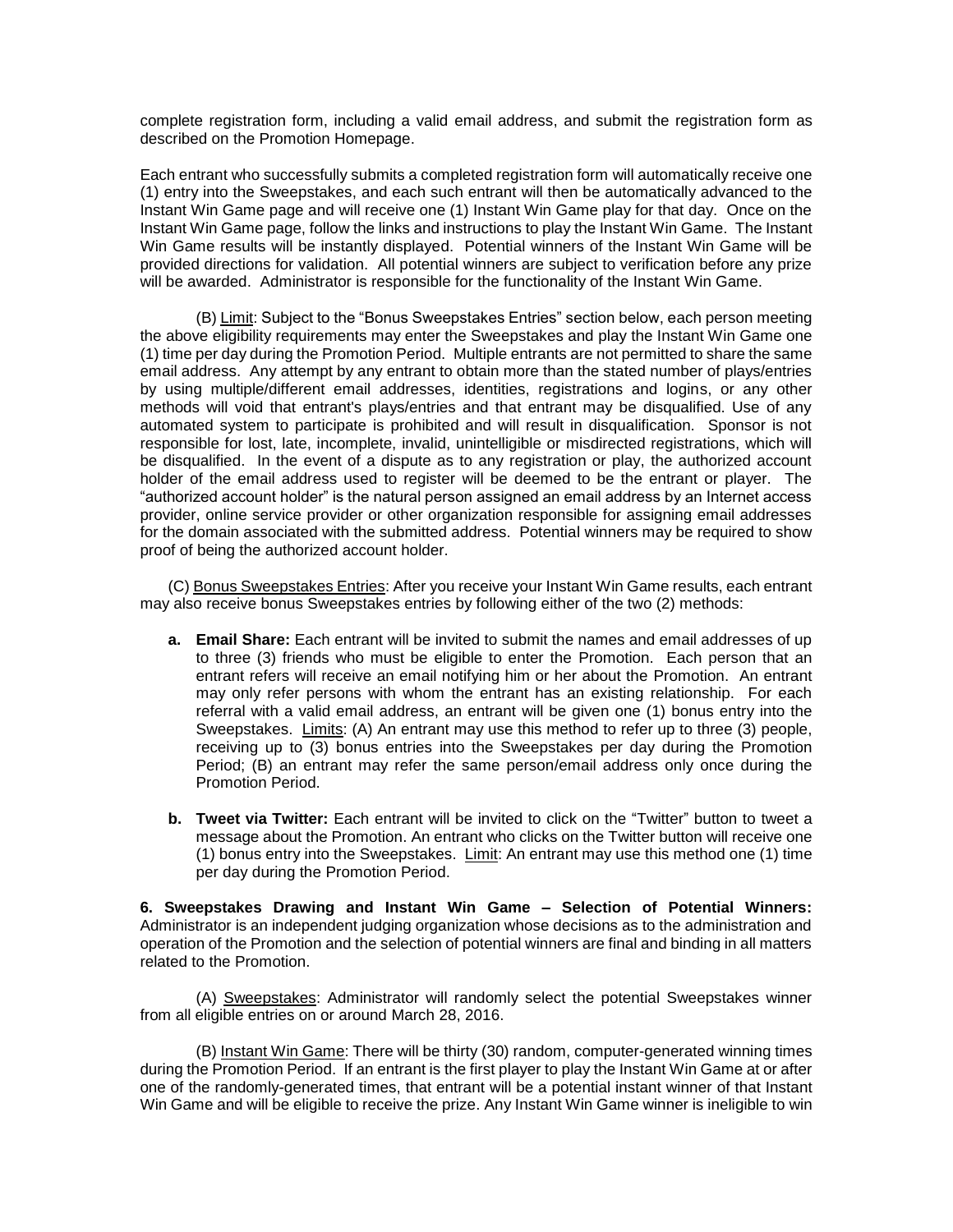another Instant Win Game prize.

**7. Verification of Potential Winners: ALL POTENTIAL WINNERS ARE SUBJECT TO VERIFICATION OF ELIGIBILITY BY SPONSOR OR ADMINISTRATOR, WHOSE DECISIONS ARE FINAL AND BINDING IN ALL MATTERS RELATED TO THE PROMOTION. AN ENTRANT IS NOT A WINNER OF ANY PRIZE, EVEN IF THE PROMOTION SHOULD SO INDICATE, UNLESS AND UNTIL ENTRANT'S ELIGIBILITY, AND THE POTENTIAL WINNER HAVE BEEN VERIFIED AND ENTRANT HAS BEEN NOTIFIED THAT VERIFICATION IS COMPLETE. SPONSOR AND ADMINISTRATOR WILL NOT ACCEPT SCREEN SHOTS OR OTHER EVIDENCE OF WINNING IN LIEU OF ITS VALIDATION PROCESS. ANY PLAY THAT OCCURS AFTER THE SYSTEM HAS FAILED FOR ANY REASON IS DEEMED A DEFECTIVE PLAY AND IS VOID AND WILL NOT BE HONORED.**

Being eligible to participate in the Promotion or receive a prize is contingent upon compliance with these Official Rules.

Administrator will notify by mail, email or phone the potential Sweepstakes winner and each potential Instant Win Game winner. The potential Sweepstakes Grand Prize winner (parent/legal guardian if winner is a minor in his/her state of residence) will be required to sign and return a Declaration of Compliance, Liability and Publicity Release and may be required to sign and return other documents requested by the Administrator or Sponsor, all of which must be received by Administrator within five (5) days of the date notice or attempted notice is sent, in order to claim the prize. At any time, if (i) Sponsor or Administrator determines that a person whose submission is selected as a potential winner is not eligible to participate in the Promotion, or (ii) a person whose name is drawn refuses to accept the selection as a winner, or (iii) a person whose name is drawn cannot or does not complete the eligibility requirements described in "Additional Eligibility Requirements" above, including without limitation a failure to sign and return the Declaration of Compliance, Liability and Publicity Release (when applicable) or provide any other requested information within the required time period, or (iv) a person cannot be contacted, or (v) a prize winner's prize is returned as undeliverable, then that person will be ineligible to win a prize. In the event that a potential winner is disqualified or ineligible for any reason, potential winner(s) forfeits the prize and Sponsor will award the prize to an alternate winner by random drawing from among all remaining eligible entries. Only three (3) alternate drawings will be held, after which the prize will remain un-awarded. Unless otherwise stated at the time of win notification, prize(s) will be fulfilled approximately 8-10 weeks after the conclusion of the Promotion.

## **8. Prizes:**

(A) Sweepstakes Prize: ONE (1) GRAND PRIZE: A trip for two (2) to Chicago, Illinois. Trip package includes round trip, coach-class air transportation for two (2) from a major airport near winner's home (determined by Sponsor in its sole discretion) to Chicago, Illinois; three (3) nights' accommodations at a hotel determined by Sponsor in its sole discretion (single room, double occupancy); ground transportation to and from airport and hotel; and two (2) tickets to the 2016 NFL Draft on April 28, 2016. Winner must travel on the dates surrounding April 28, 2016 (determined by Sponsor in its sole discretion) or prize will be forfeited. Notwithstanding the foregoing, Sponsor will make reasonable efforts to select travel dates acceptable to winner. Trip must be booked at least ten (10) days prior to departure. Trip subject to availability and blackout dates. Travel must be round trip. Sponsor will determine airline and flight itinerary in its sole discretion. No refund or compensation will be made in the event of the cancellation or delay of any flight. Travel and accommodations are subject to availability. Travel is subject to the terms and conditions set forth in this Sweepstakes, and those set forth by the Sponsor's airline carrier of choice as detailed in the passenger ticket contract. All expenses and incidental travel costs not expressly stated in the package description above, including but not limited to, additional ground transportation, meals, incidentals, passenger tariffs or duties, airline fees, surcharges, airport fees, service charges or facility charges, personal charges at lodging, security fees, taxes or other expenses are the responsibility solely of winner. The winner's travel companion must be eighteen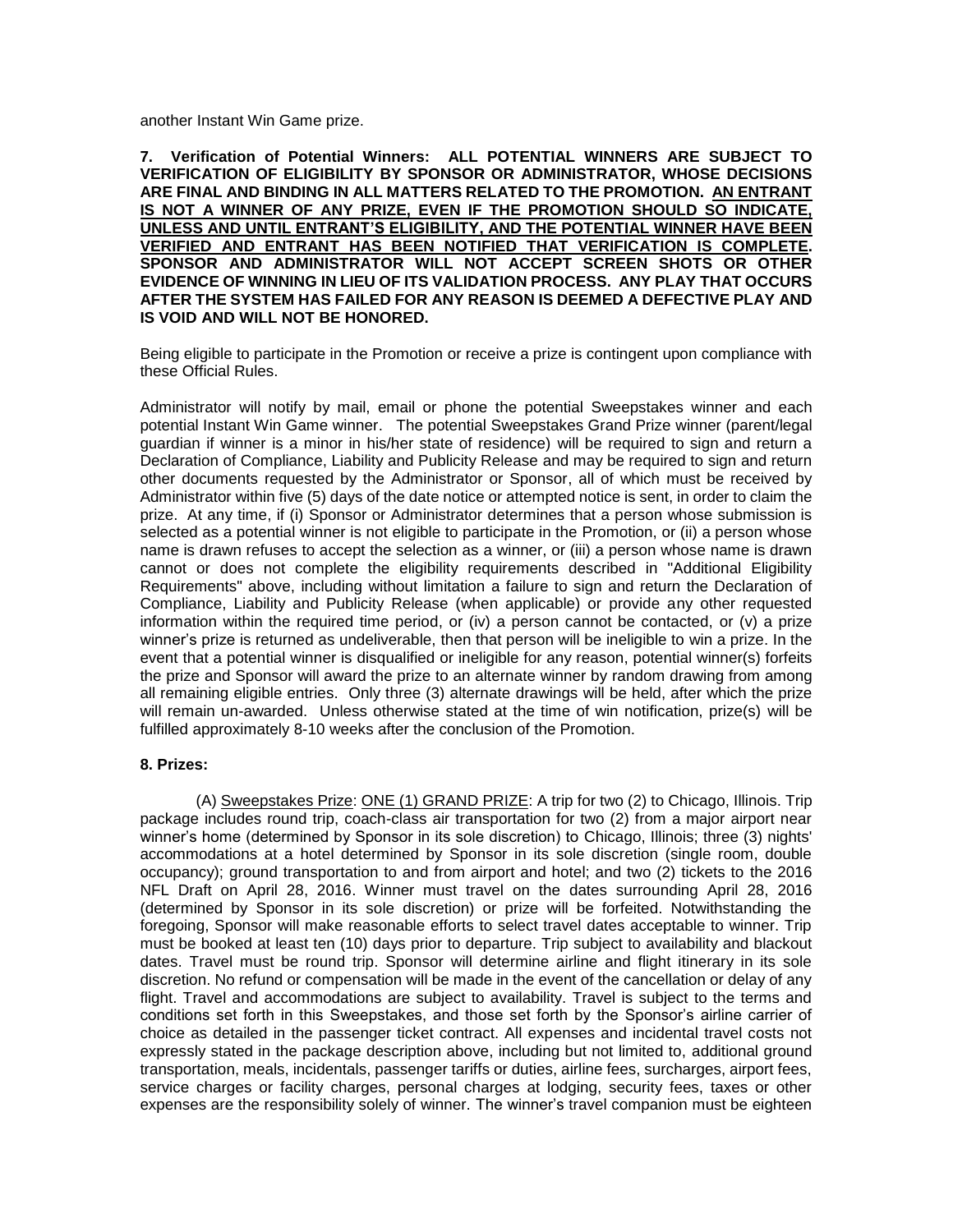(18) years of age or older as of the date of departure, unless the companion is a child of the winner or is a sibling or friend of the winner with the appropriate parental permissions and releases. The winner and the winner's companion must travel on the same itinerary and at the same time. If winner is a minor in his/her state of residence, travel companion must be winner's parent/legal guardian. Travel companion must execute liability/publicity releases prior to issuance of travel documents. Travel restrictions, conditions and limitations may apply. If in the judgment of Sponsor air travel is not required due to winner's proximity to prize location, ground transportation to and from the hotel will be substituted for round trip air travel at Sponsor's sole discretion. Sponsor will not replace any lost, mutilated, or stolen tickets, travel vouchers or certificates. Sponsor is not responsible if the draft is delayed, postponed or cancelled for any reason, in which event that portion of prize is forfeited in its entirety and no substitution will be provided except as in Sponsor's sole discretion. Approximate Retail Value ("ARV"): \$5,000. Actual value may vary based on airfare fluctuations and distance between departure and destination. Winner will not receive difference between actual and approximate retail value. Odds of winning the Sweepstakes Prize depend on the number of eligible entries received during the Promotion Period. One Grand Prize will be awarded to one winner of the Sweepstakes.

(B) Instant Win Game Prizes: FIVE (5) FIRST PRIZES: A \$110 Fanatics.com gift card. ARV: \$110. TWENTY-FIVE (25) SECOND PRIZES: A \$35 Fanatics.com gift card. ARV: \$35. Odds of winning an Instant Win Game prize depend on the number of Instant Win prizes available divided by the number of eligible Instant Win Game plays. Limit: One (1) Instant Win Game prize per person.

For All Prizes: Terms and conditions of gift cards apply to the Instant Win Game Prizes. No cash equivalent and all prizes are non-transferable and no substitution will be made except as provided herein at the Sponsor's sole discretion. Sponsor reserves the right to substitute a prize for one of equal or greater value if the designated prize should become unavailable for any reason. Winners are responsible for all taxes and fees associated with prize receipt and/or use. Limit: One (1) Grand Prize and one (1) Instant Win Game Prize per person. Total ARV of all prizes: \$6,425.

**9. Additional Agreements/Waivers:** By entering the Promotion, each entrant agrees (a) to be bound by these Official Rules and to interpretation of these rules by Sponsor or Administrator and (b) to release and hold harmless the Sponsor, Jacksonville Jaguars, LLC, Twitter, Inc., Administrator, and their respective subsidiaries, affiliates, suppliers, distributors, advertising/promotion agencies and each of their respective parent companies and each such company's officers, directors, employees and agents (collectively, the "Released Parties") from and against any claim or cause of action, including, but not limited to, personal injury, death, or damage to or loss of property, arising out of participation in the Promotion or receipt or use or misuse of any prize.

**10. Publicity:** Except as prohibited by law, participation in the Promotion constitutes the winner's consent to Sponsor's and its agents' use and publication, without further compensation, of the winner's name, photograph, likeness, voice, opinions, biographical information, and details of winning for advertising, promotional, or regulatory purposes in any media, worldwide, without further payment or consideration.

**11. General Conditions:** Sponsor reserves the right to cancel, suspend and/or modify the Promotion, or any part of it, if any fraud, technical failures, human error or any other factor impairs the integrity or proper functioning of the Sweepstakes or Instant Win Game, as determined by Sponsor in its sole discretion. In such event, Sponsor reserves the right to award the prizes at random from among the eligible entries or plays received up to the time of the impairment. Sponsor reserves the right, in its sole discretion, to disqualify any individual it finds to be tampering with the entry process or the operation of the Sweepstakes or Instant Win Game or to be acting in violation of the Official Rules of this or any other promotion or in an unsportsmanlike or disruptive manner. Any attempt by any person to deliberately undermine the legitimate operation of the Sweepstakes or the Instant Win Game may be a violation of criminal and civil law, and, should such an attempt